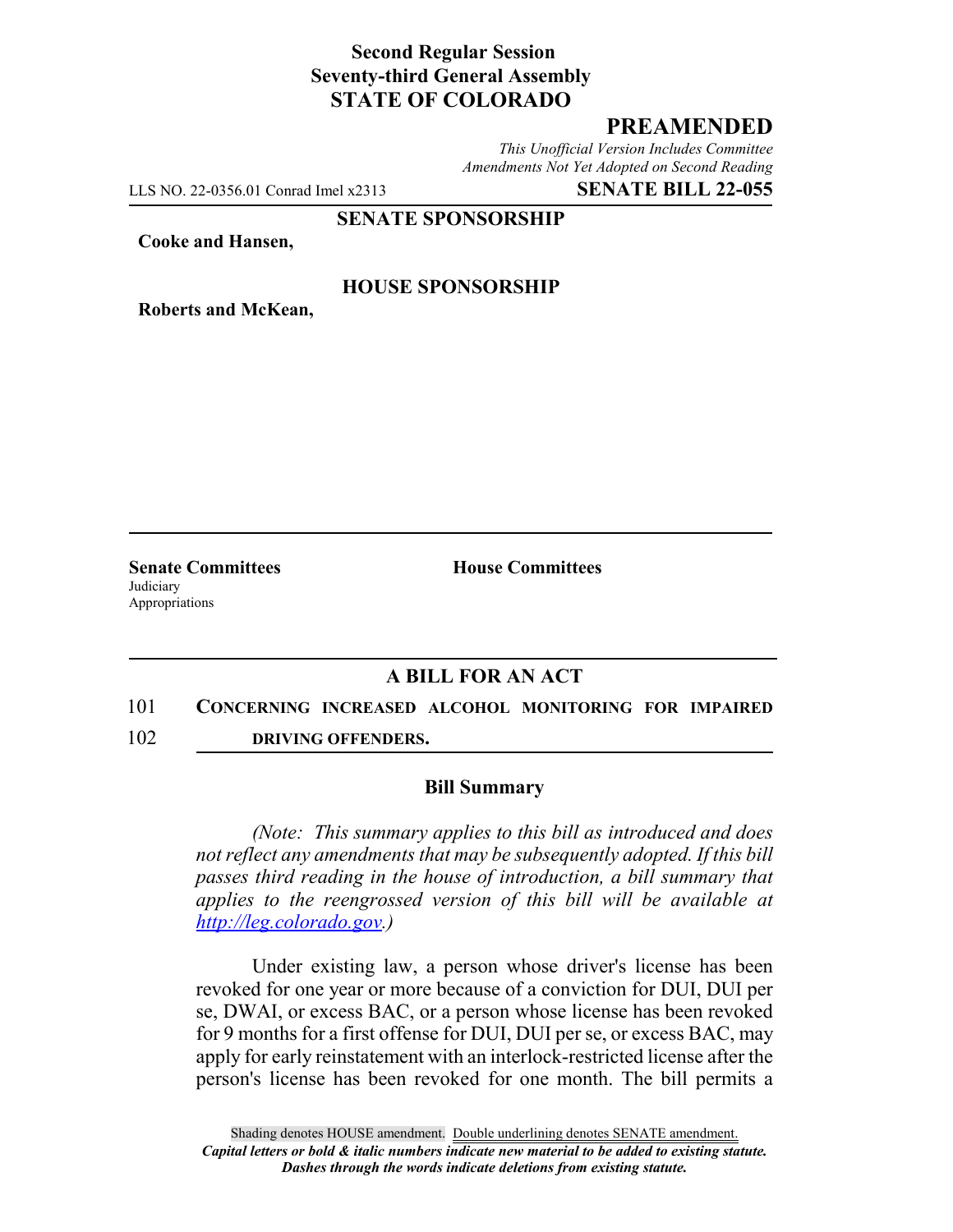person to apply for an early reinstatement with an interlock-restricted license immediately.

Existing law permits a court to order continuous alcohol monitoring for a person sentenced to probation following a second or subsequent conviction for DUI, DUI per se, or DWAI. The bill requires at least 90 days of continuous alcohol monitoring for a person sentenced to probation following a third or subsequent offense, or a felony offense, for DUI, DUI per se, or DWAI. The bill adds an exception for any continuous alcohol monitoring if the court finds that ordering monitoring would not be in the interest of justice or if the person's residence is in an area where the person cannot reasonably acquire a monitoring device.

The bill requires the judicial district's probation department to pay the costs of continuous alcohol monitoring for a person who is unable to pay and clarifies that money in the offender services fund can be used to pay those costs.

1 *Be it enacted by the General Assembly of the State of Colorado:*

2 **SECTION 1.** In Colorado Revised Statutes, 42-2-132.5, **amend** 3 (4)(a)(I) and (4)(a)(II)(A) as follows:

 **42-2-132.5. Mandatory and voluntary restricted licenses following alcohol convictions - rules.** (4) **Persons who may acquire an interlock-restricted license prior to serving a full-term revocation.** (a) (I) A person whose privilege to drive has been revoked for one year or more because of a DUI, DUI per se, or DWAI conviction or has been 9 revoked for one year or more for excess BAC under any provision of PURSUANT TO section 42-2-126 may apply for an early reinstatement with 11 an interlock-restricted license under the provisions of PURSUANT TO this 12 section after the person's privilege to drive has been revoked for one 13 month AT ANY TIME; except that a person who is less than twenty-one years of age at the time of the offense may not apply for early 15 reinstatement until his or her THE PERSON's license has been revoked for one year. A person whose privilege to drive has been revoked for one year or more because of a refusal may apply for an early reinstatement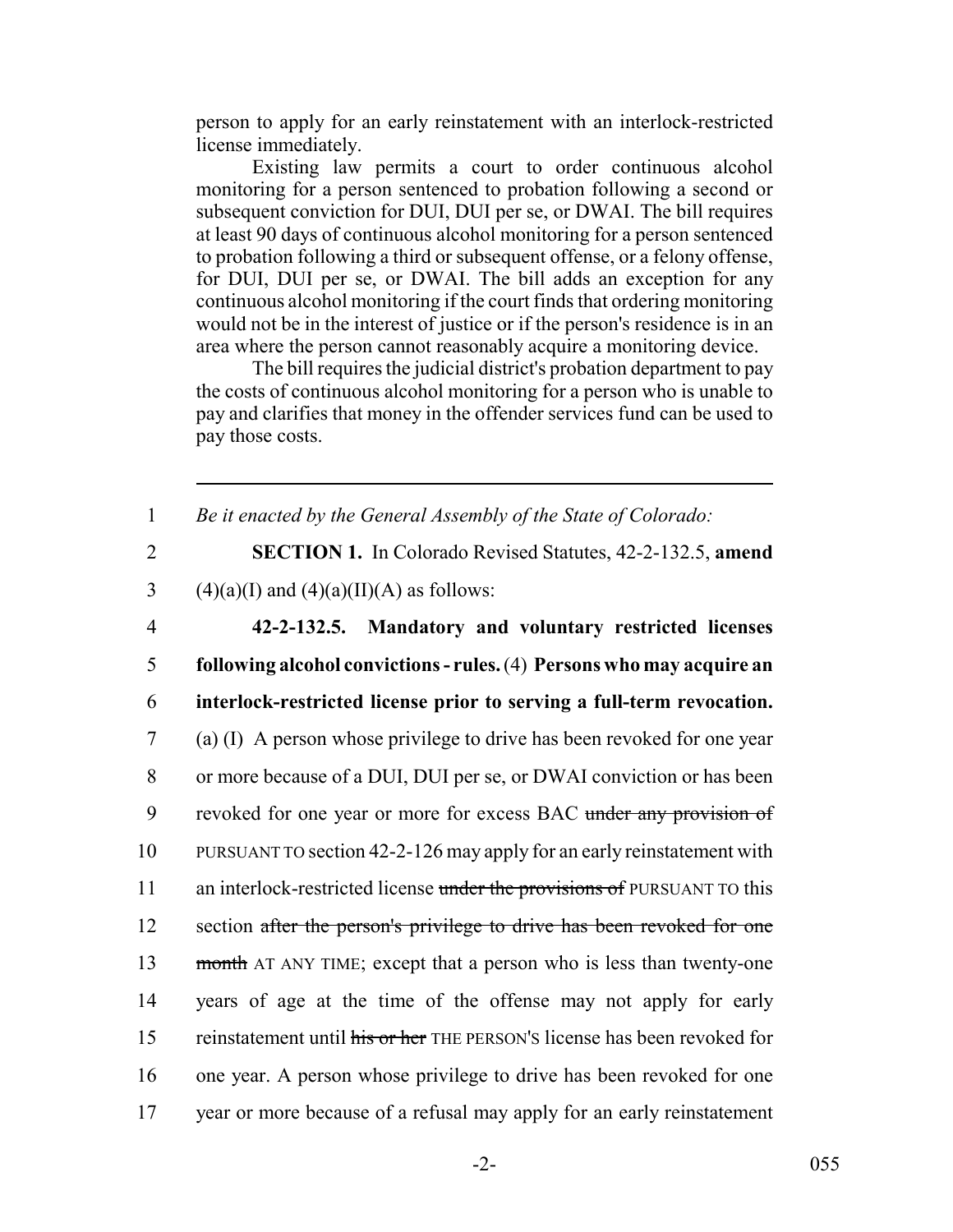1 with an interlock-restricted license under the provisions of PURSUANT TO 2 this section after the person's privilege to drive has been revoked for two 3 months; except that a person who is less than twenty-one years of age at 4 the time of the offense may not apply for early reinstatement until his or 5 her THE PERSON's license has been revoked for one year. Except for 6 first-time offenders as provided in subparagraph  $(H)$  of this paragraph  $(a)$ 7 SUBSECTION  $(4)(a)(II)$  OF THIS SECTION or for persistent drunk drivers as 8 provided in subsection (3) of this section, the restrictions imposed 9 pursuant to this section shall remain in effect for the longer of one year 10 or the total time period remaining on the license restraint prior to early 11 reinstatement.

12 (II) (A) **First-time offender eligibility.** For revocations for 13 convictions for DUI or DUI per se under PURSUANT TO section 42-2-125 14 (1)(b.5) or for excess BAC 0.08 under PURSUANT TO section  $42-2-126$  $15$  (3)(a)(I) for a first violation that requires only a nine-month revocation, 16 a person twenty-one years of age or older at the time of the offense may 17 apply for an early reinstatement with an interlock-restricted license under 18 the provisions of PURSUANT TO this section after the person's privilege to 19 drive has been revoked for at least one month AT ANY TIME. Except as 20 provided in subsection (3) of this section and sub-subparagraph  $(B)$  of 21 this subparagraph  $(H)$  SUBSECTION  $(4)(a)(II)(B)$  OF THIS SECTION, the 22 restrictions imposed pursuant to this subparagraph (II) shall SUBSECTION 23 (4)(a)(II) remain in effect for at least eight months THE TOTAL TIME 24 PERIOD REMAINING ON THE LICENSE RESTRAINT PRIOR TO EARLY 25 REINSTATEMENT.

26 **SECTION 2.** In Colorado Revised Statutes, 42-4-1307, **amend**  $27$   $(6.5)(c)(II)$ , (7) introductory portion, (7)(b)(VI), and (13); and **add**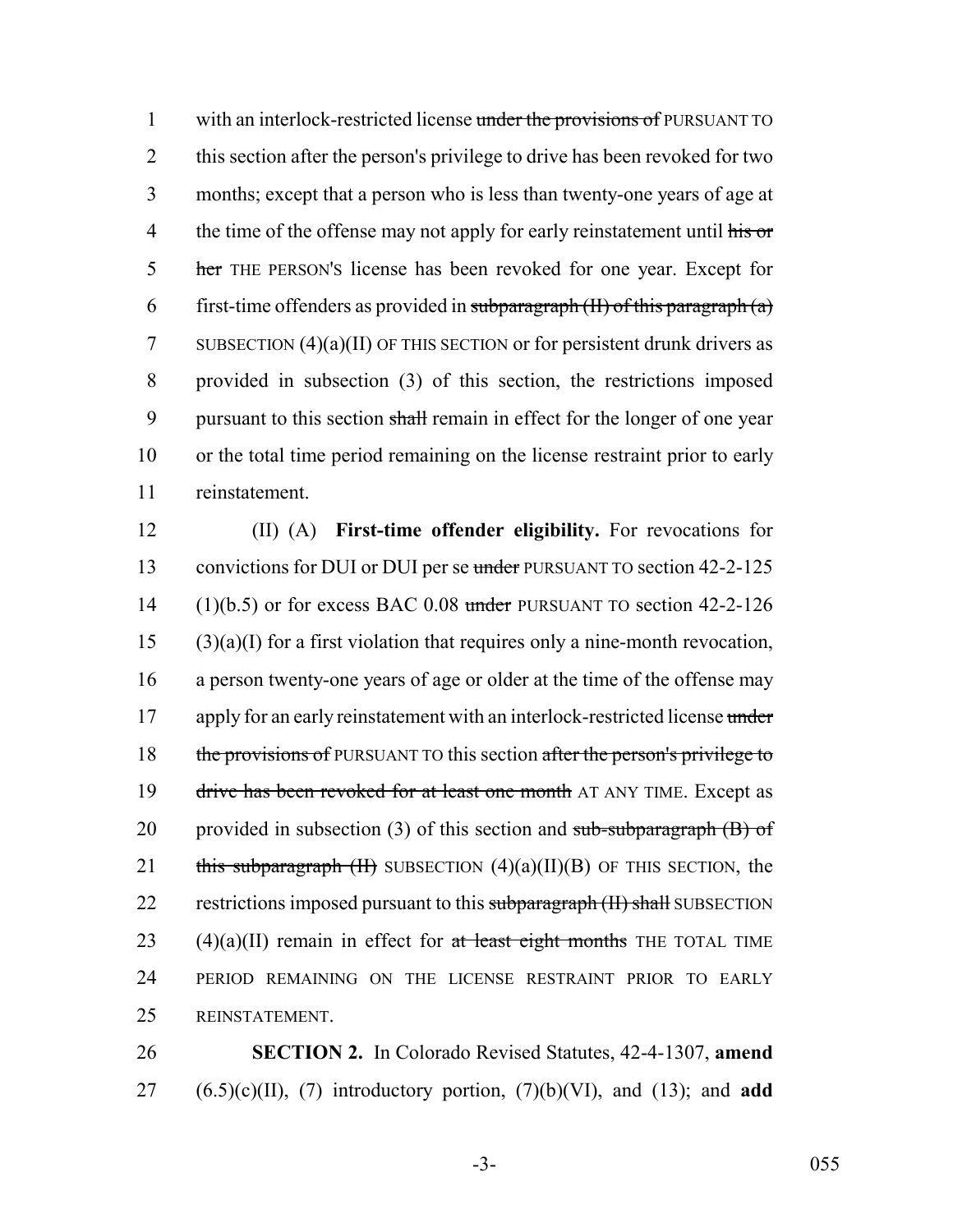1  $(2)(a.7)$  as follows:

 **42-4-1307. Penalties for traffic offenses involving alcohol and drugs - legislative declaration - definitions - repeal.** (2) **Definitions.** As used in this section, unless the context otherwise requires:

 (a.7) "CONTINUOUS ALCOHOL MONITORING" MEANS MONITORING THE ALCOHOL CONTENT IN A PERSON BY USING A DEVICE OR INSTRUMENT THAT IS ATTACHED TO THE PERSON AND DESIGNED TO AUTOMATICALLY TEST THE ALCOHOL CONTENT IN THE PERSON BY CONTACT WITH THE PERSON'S SKIN AT LEAST ONCE EVERY ONE-HALF HOUR REGARDLESS OF THE PERSON'S LOCATION, AND WHICH DETECTS THE PRESENCE OF ALCOHOL IN A PERSON AND WHETHER A PERSON ATTEMPTS TO TAMPER WITH, 12 OBSTRUCT, OR REMOVE THE DEVICE.

 (6.5) **Felony offenses.** (c) Additionally, if the court sentences the 14 defendant to a term of probation as provided by section 18-1.3-202, then, as a condition of probation, the court shall:

 (II) Sentence the defendant in accordance with subsection (7)(b) of this section, INCLUDING REQUIRING THE PERSON TO SUBMIT TO CONTINUOUS ALCOHOL MONITORING FOR AT LEAST NINETY DAYS AS DESCRIBED IN SUBSECTION (7)(b)(VI)(B) OF THIS SECTION.

 (7) **Probation-related penalties.** When a person is sentenced to 21 a period of probation pursuant to subparagraph  $(W)$  of paragraph  $(a)$  of 22 subsection  $(5)$  of this section or subparagraph  $(W)$  of paragraph  $(a)$  of 23 subsection  $(6)$  SUBSECTION  $(5)(a)(IV)$  OR  $(6)(a)(IV)$  of this section:

- (b) The court:
- 25 (VI) (A) May require the A person SENTENCED FOR A SECOND 26 OFFENSE PURSUANT TO SUBSECTION  $(5)(a)(IV)$  OF THIS SECTION to submit 27 to continuous alcohol monitoring using such technology or devices as are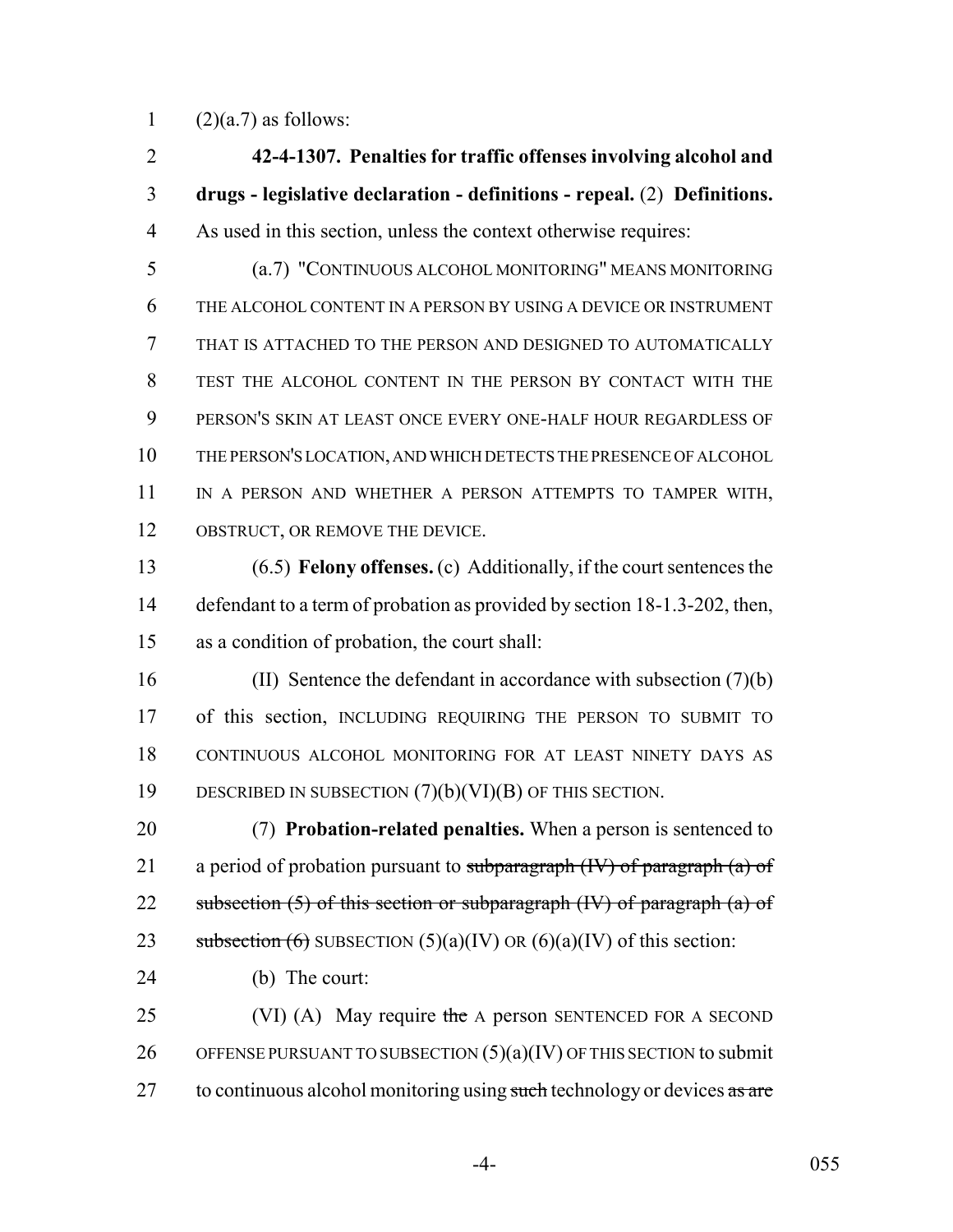1 available to the court for such THAT purpose; EXCEPT THAT THE COURT SHALL NOT REQUIRE CONTINUOUS ALCOHOL MONITORING IF THE COURT FINDS THAT REQUIRING MONITORING IS NOT IN THE BEST INTERESTS OF JUSTICE, AND THE COURT ENTERS THAT FINDING IN THE RECORD, OR IF THE PERSON'S RESIDENCE IS IN AN AREA WHERE THE PERSON CANNOT REASONABLY ACQUIRE A CONTINUOUS ALCOHOL MONITORING DEVICE; and

 (B) SHALL REQUIRE A PERSON SENTENCED FOR A THIRD OR 8 SUBSEQUENT OFFENSE PURSUANT TO SUBSECTION  $(6)(a)(IV)$  of this SECTION TO SUBMIT TO CONTINUOUS ALCOHOL MONITORING FOR AT LEAST NINETY DAYS USING TECHNOLOGY OR DEVICES AVAILABLE TO THE COURT FOR THAT PURPOSE; EXCEPT THAT THE COURT SHALL NOT REQUIRE CONTINUOUS ALCOHOL MONITORING IF THE COURT FINDS THAT REQUIRING 13 MONITORING IS NOT IN THE BEST INTERESTS OF JUSTICE, AND THE COURT 14 ENTERS THAT FINDING IN THE RECORD, OR IF THE PERSON'S RESIDENCE IS IN AN AREA WHERE THE PERSON CANNOT REASONABLY ACQUIRE A CONTINUOUS ALCOHOL MONITORING DEVICE; AND

 (13) **Alcohol and drug evaluation and supervision costs.** (a) In addition to any fines, fees, or costs levied against a person convicted of DUI, DUI per se, DWAI, or UDD, the judge shall assess each such person for the cost of the presentence or postsentence alcohol and drug evaluation and supervision services.

**(b)** A PERSON REQUIRED TO SUBMIT TO CONTINUOUS ALCOHOL MONITORING SHALL PAY THE COSTS OF MONITORING UNLESS THE COURT DETERMINES THAT THE PERSON IS UNABLE TO PAY THE COSTS. IF THE COURT DETERMINES THAT THE PERSON IS UNABLE TO PAY THE COSTS OF 26 CONTINUOUS ALCOHOL MONITORING, THE JUDICIAL DISTRICT'S PROBATION 27 DEPARTMENT SHALL PAY THE COSTS OF MONITORING. THE COURT SHALL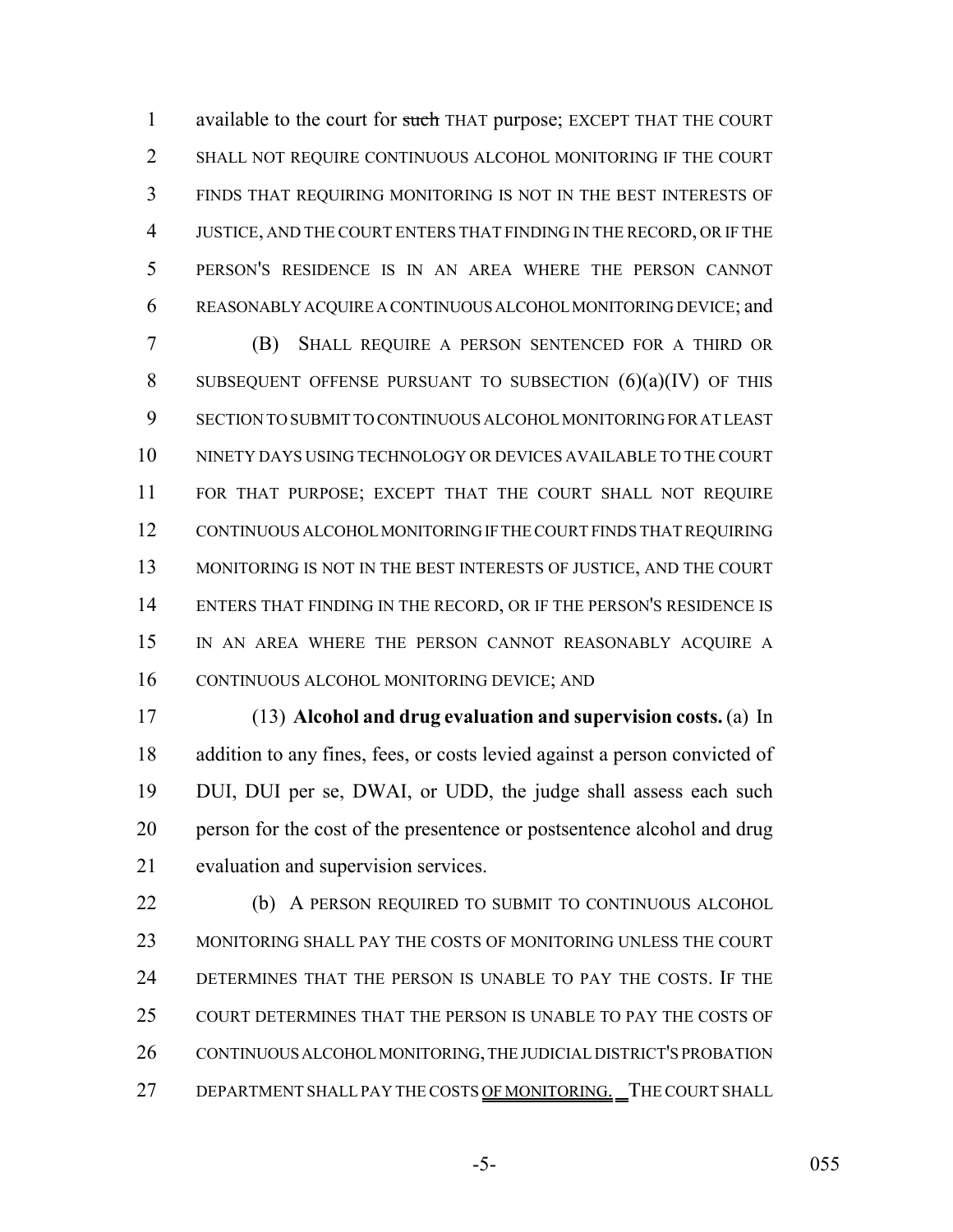PRESUME THAT A PERSON REPRESENTED BY COURT-APPOINTED COUNSEL

2 IS UNABLE TO PAY FOR MONITORING SERVICES.

 **SECTION 3.** In Colorado Revised Statutes, 16-11-214, **amend** 4  $(1)(a)$  as follows:

 **16-11-214. Fund created - probation services.** (1) (a) There is created in the state treasury the offender services fund to which must be credited one hundred percent of any cost of care payments or probation 8 supervision fees paid to the state pursuant to section  $18-1.3-204(2)(a)(V)$  or 19-2.5-1120 and from which the general assembly shall make annual appropriations for administrative and personnel costs for adult and juvenile probation services, as well as for adjunct adult and juvenile probation services in the judicial department, including treatment services; contract services; drug and alcohol treatment services, INCLUDING CONTINUOUS ALCOHOL MONITORING; and program development, and for associated administrative and personnel costs. Any money remaining in the fund at the end of any fiscal year does not revert 17 to the general fund.

 **SECTION 4. Act subject to petition - effective date - applicability.** (1) This act takes effect at 12:01 a.m. on the day following the expiration of the ninety-day period after final adjournment of the general assembly; except that, if a referendum petition is filed pursuant 22 to section 1 (3) of article V of the state constitution against this act or an item, section, or part of this act within such period, then the act, item, section, or part will not take effect unless approved by the people at the general election to be held in November 2022 and, in such case, will take effect on the date of the official declaration of the vote thereon by the governor.